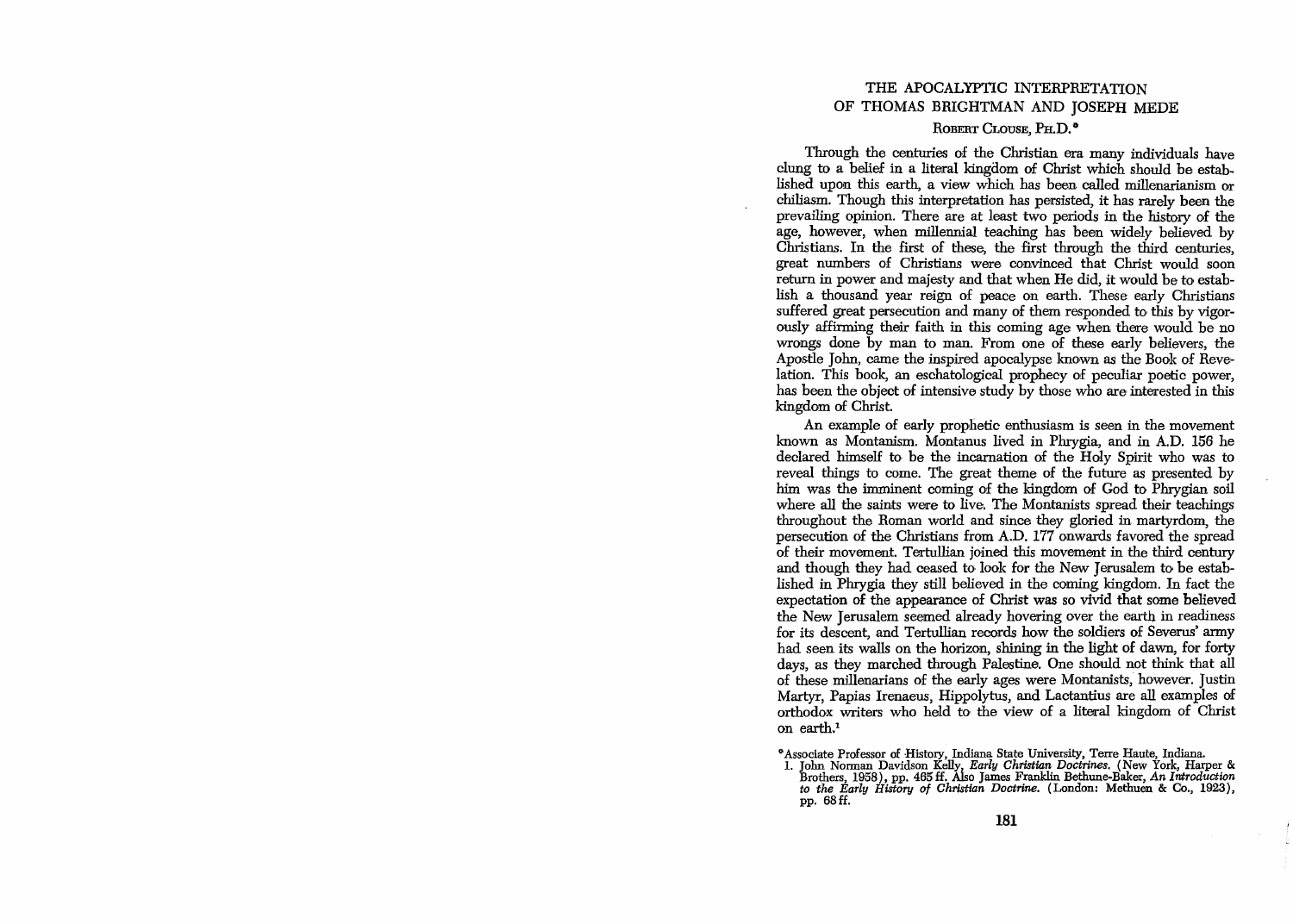In the third century, Origen began to discredit chiliastic teaching. He believed that the kingdom was not an event which took place in space and time but a happening in the soul of the believer. This shift in thinking admirably suited the organized church which had come to enjoy peace and a significant position in the world. When in the fourth century, Christianity attained a position of supremacy in the world and became the official religion, the church disapproved emphatically of Chiliasm. Early in the fifth century, Augustine propounded the doctrine demanded by the new conditions. He taught that the Book of Revelation was to be understod as an allegory and the millennium was realized in the church. This doctrine was so fully accepted that at the Council of Ephesus in 431, belief in the millennium was condemned as superstition. "Nevertheless the importance of the apocalyptic tradition should not be underestimated; even though official doctrine no longer had any place for it, it persisted in the obscure underworld of popular religion.... The institutionalized Church did indeed show the utmost skill in controlling and canalising the emotional energies of the faithful, and particularly in directing hopes and fears away from this life and towards the next. But although its efforts were normally successful, they were not invariably so. Particularly at times of general uncertainty or excitement people were always apt to turn to the Book of Revelation and the innumerable commentaries upon it..."<sup>2</sup>

At the time of the Reformers of the sixteenth century most interpreters still accepted the Augustinian view of the Apocalypse. They began to alter it in some details, however, which were to make possible the second great period of millennial teaching, the period of the seventeenth century. Luther and some of the other reformers identified the Pope with antichrist and attempted to find a prediction of the Reformation in the Apocalypse, thus putting some of the Augustinian teaching in doubt. The expositors of the seventeenth century further modified their views of the Apocalypse until many of them became millenarian. Especially in England we have a large group of thinkers who believed in the millennium, a group so numerous that one could call it an age of revival of the teaching of the kingdom of God that rivals that of the first through the third centuries. Political leaders such as Oliver Cromwell, scientists such as Isaac Newton and ministers from all protestant groups became interested in this teaching. The importance of millennial teaching died with the century, due in part to the influential writings of Daniel Whitby who lived at the close of the century and propounded a view that became immensely popular. According to Whitby the world is to be converted to Christ and then the millennium will occur. At the close of the millennium Christ will come for a final judgment. This view which made the conversion of the world and not the millennium the important eschatological event, was accepted by most of the commentators on the Apocalypse of the eighteenth century and it affected all church groups to the extent that the seventeenth century premillennial teaching became an isolated phenomenon.

Two of the commentators who helped to fan the seventeenth century interest in the coming of the kingdom of God to earth were Thomas Brightman and Joseph Mede. In the following pages, I wish to compare the comments of these two men on the Book of Revelation and show that the decisive break in their thinking is found in their interpretation of the thousand years of Revelation twenty. Although Thomas Brightman (1562-1607) preceded Mede in time, his work was influential throughout the seventeenth century along with that of Mede's. Brightman was a late Elizabethan Puritan born in Nottingham and educated at Cambridge. He received the B.A.; M.A. and B.D. degrees and became rector of Hawnes in 1592. A diligent scholar, he carried his Greek New Testament with him at all times, reading it through every two weeks. He even read while riding so that he would never waste his time. Brightman's most famous work was his lengthy commentary on the Apocalypse<sup>3</sup> which he believed was written under direct divine inspiration. He wrote this to refute Jesuit interpreters who were trying to cast the entire fulfillment of the Revelation into the future. Brightman comments on the whole book but I will limit myself to those interpretations which he gives that parallel those of Joseph Mede who does not explain all the Revelation. Brightman has no novel schemes to explain the prophecies such as the synchronisms of Mede, but he plods from verse to verse in a dogged fashion.

The seven seals are all fulfilled, according to Brightman, by the time of Constantine, and the peace procured by Constantine is the "silence in heaven about the space of half an hour" of Revelation 8.1. The first seal is the triumph of truth when the emperor being overcome (by the petition of Quadratus, bishop of Athens and Aristides the Philosopher)<sup>\*</sup>...and battered downe with the Oration of the godly men, did ordame, that no Christian should be condemned, unlesse he were

<sup>2.</sup> Norman Cohn, *The Pursuit of the Millennium.* (London: Mercury Books, 1962), pp. 14f.

<sup>3.</sup> *Apocalypsis Apocalypseos*...et Refutatio Rob. Bellarmini de Antichristo Libro *Tertio de Romano Pontifice* (A Revelation of the Revelation... and Refutation of Delayers of Delayers of Delayers of Delayers of Delayers o of Robert Bellarmine Concerning Antichrist in Book Three Concerning the Roman<br>Pontiff). Originally written about 1600, before Queen Elizabeth's death, it was<br>first printed at Frankfurt (1609), then Heidelberg (1612), with at Amsterdam (1615) and Leyden (1616). It was issued in his collected Workes at London (1644). LeRoy Edwin Froom, The Prophetic Faith of our Fathers. (Washington: Review and Herald, 1946-54), II, 612. Brightman's commentar of. Rev. 3:14-21. The Laoclicean Church was the lukewarm church which Christ said he would spew out of his mouth. The sign of this lukewarmness on the part of the English church was the retention of popish practices. As Brightman put it:<br>"The most mighty King Henry...had cast out the Pope, but hee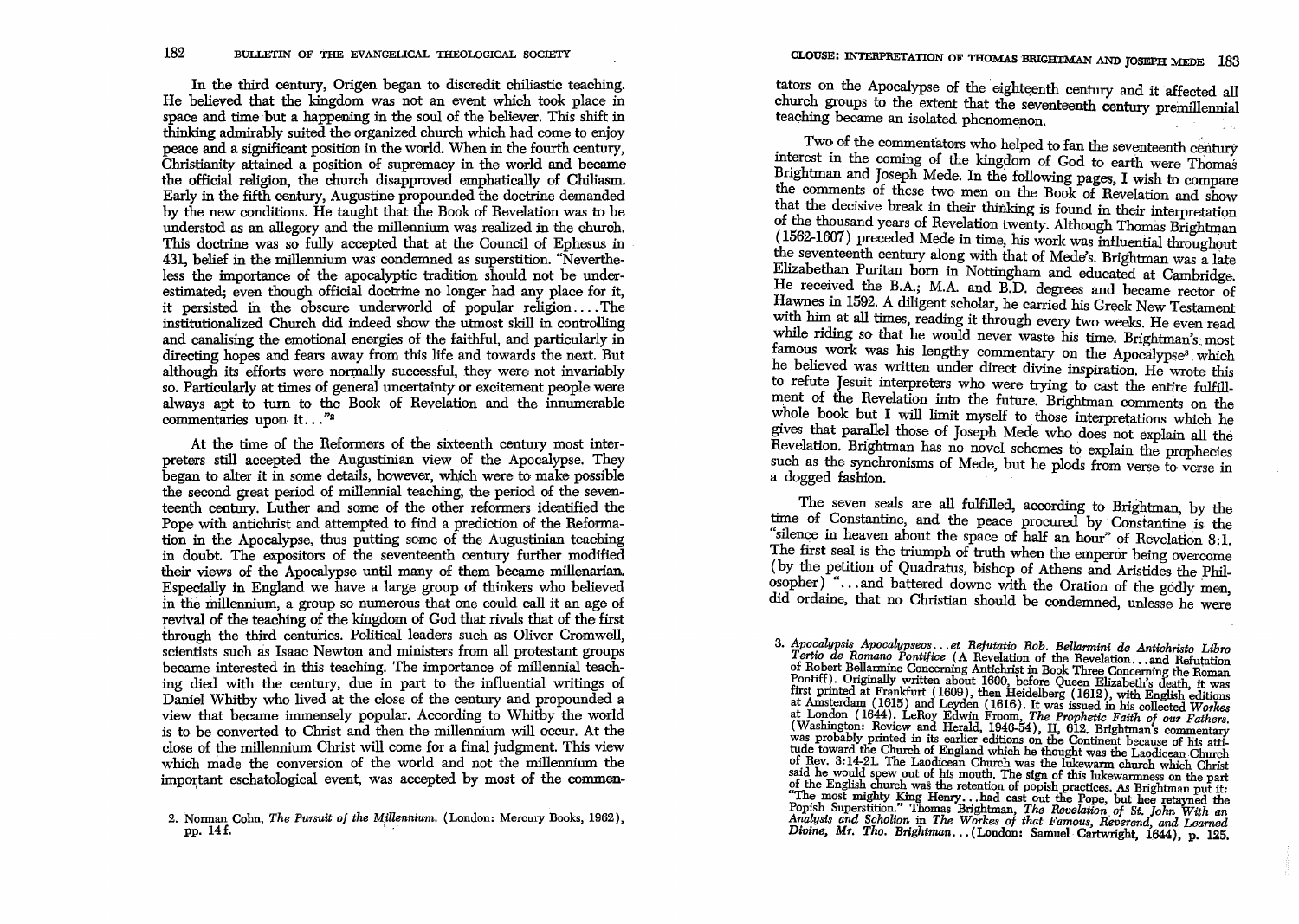found guilty of some crime punishable by the civill lawes."4 Justin Martyr also helped in presenting the case of the truth so as to lead to this triumph. The second seal brings war to Rome because it again began persecuting Christians. The war consisted of revolts by the Parthians and the Marcomannes in Bohemia. The third seal is famine and during this period of Roman rule, Tertullian tries to explain to the government that the people were in want because of neglecting spiritual food. The fourth seal brings more death upon the Romans because Decius persecutes the Christians. Besides the usual war and famine the Empire suffered from a pestilence which began in Ethiopia and spread to all parts of the Empire lasting for fifteen years.

The fifth seal marks a pause in the persecution experienced under Claudius, Quintilius, Aurelian, Tacitus, Florianus, Probus, Carus and his sons and during part of the reign of Diocletian. The sixth seal brings a resumption of the persecution of the Christians under Diocletian and Maximian Hersulius while the last seal brings peace to the church through the effarts of Constantine.

Brightman expounds the early trumpets as the great heresies that befell the Christian church. Among these are Arianism and the creation of bishops over certain groups of churches. The fourth trumpet is the invasion of Africa by the Vandals and its loss to the church. The fifth trumpet with its locusts refers to the Saracens in the east and the religious orders in the west. He gives a number of dates for the Saracenic invasion but feels that the dates 830-980, the time af their invasion of Italy, best fulfill the Scriptural prophecy.<sup>5</sup>

The invasion of the Turks fulfills the prophecy of the sixth trumpet. Brightman dates this in the year 1300 because of the Turkish revival under the Ottomans. The last trump (Rev. 11:15) sounded when Elizabeth gained the English throne in 1558 because "...she againe gave her self, and her Kingdom to Christ by way of thankfulnesse, which she shewed, by rooting out the Romish superstitions ... "<sup>6</sup> This action of Elizabeth added great and populous kingdoms to the Christian Empire. The two beasts of Revelation 13 represent the papacy in its two successive phases. The first, beginning with Constantine, was wounded by the Goths but healed by Justinian and Phocas; the second was from the time of Pepin and Charlemagne. This second beast is more powerful than the first because it controls the Imperial power in addition to its spiritual authority. "But this dath more evidently shew it selfe m Leo the third. Who transferred the Empire from the Grecians to the Germans, and anointed Charles the great to be Emperour; what more evident argument can there be of having the highest power upon earth, than for a man to take away the Empire for whom he list, and to confer it again

on whom it pleaseth him. The Popes that succeeded trod in the same steps, tossing the Emperours like Tennis-balls, putting them down and setting them up at their pleasure."7

The seven vials of chapter 16 are the judgments or retributions upon the Papacy, begun by the Reformation. The vials begin by the action of Queen Elizabeth who in 1560 cast out of their ecclesiastical livings those who were still true to the Roman Beast. "Among these were the Archbishop of York, the Bishop of London, Eli and fourteen others, besides men of a lower ranke, Deanes, Archdeacons, Parsons, Vicars and the like."<sup>8</sup> This treatment caused these men to react with envy and spite, many of them leaving England. Martin Chemnitius, was the second angel who poured out his vial upon the sea of Papal errors of the Council of Trent. He found that the doctrines propounded by the divines at Trent were a "horrible chaos of many monstrous opinions." The attempted defense of Trent only serves to make the sea of papal doctrine rotten and full of carrion. The laws of England against the Jesuits were a fulfillment of the third vial. This was the work of William Cecil, a man "most honourable" and of "happy memory."<sup>9</sup>

After finishing his comment on the third vial, Brightman informs his readers that the course of history has run up to the fourth vial, " $\dots$ The other four are to be expected by us; and therefore the searching of them out is so much the more difficult."<sup>10</sup> The following vials show in turn: a greater understanding of scripture to the further injury of the Papacy, the destruction of the city of Rome, the restoration and conversion of the Jews, and the destruction of all the enemies of the Gospel.

When commenting on the millennial prophecies of Revelation 20, Brightman accepts a view which is similar to that of Augustine. He believes that the thousand years mentioned in 20:2 began in the fourth century when Constantine gave the churches a more favorable place in the Roman World. At the end of this time the devil was loosed in the sense that the Turks began to make remarkable advances. The first resurrection occurred at the close of these thousand years in the fourteenth century and is to be understood spiritually as a revival of true Reformed preaching under men like Marsiglio of Padua, John of Jandun and John Wiclif. The first resurrection began the millennium so Brightman dated it in the year 1300. As he stated: ''These thousand years begin, where the former ended, that is in the year 1300. Whereby continuance of the truth is promised for a thousand years, from the restoring thereof (of which we have already spoken) in these our Nations of Europe, to which also this first resurrection belongeth, ... and ... the truth doth get ground .and strength every day more, blessed be God for it.

 $\sim 10^{-1}$ 

- *7. Ibid.;* p. 447 . . 8. *Ibid.,* p. 524. 9. *Ibid.,* p. 532. 10. *Ibid.,* p. 563. *11. Ibid.,* p. 824.
- 

<sup>4.</sup> Brightman, *Ibid.*, p. 210. The all ISO years according to 5. This refers to five months of Revelation 9:10. They equal 150 years according to the year-day prophetic interpretation principle which Brightman accepted.

<sup>6.</sup> Brightman, op. *cit.,* p. 381.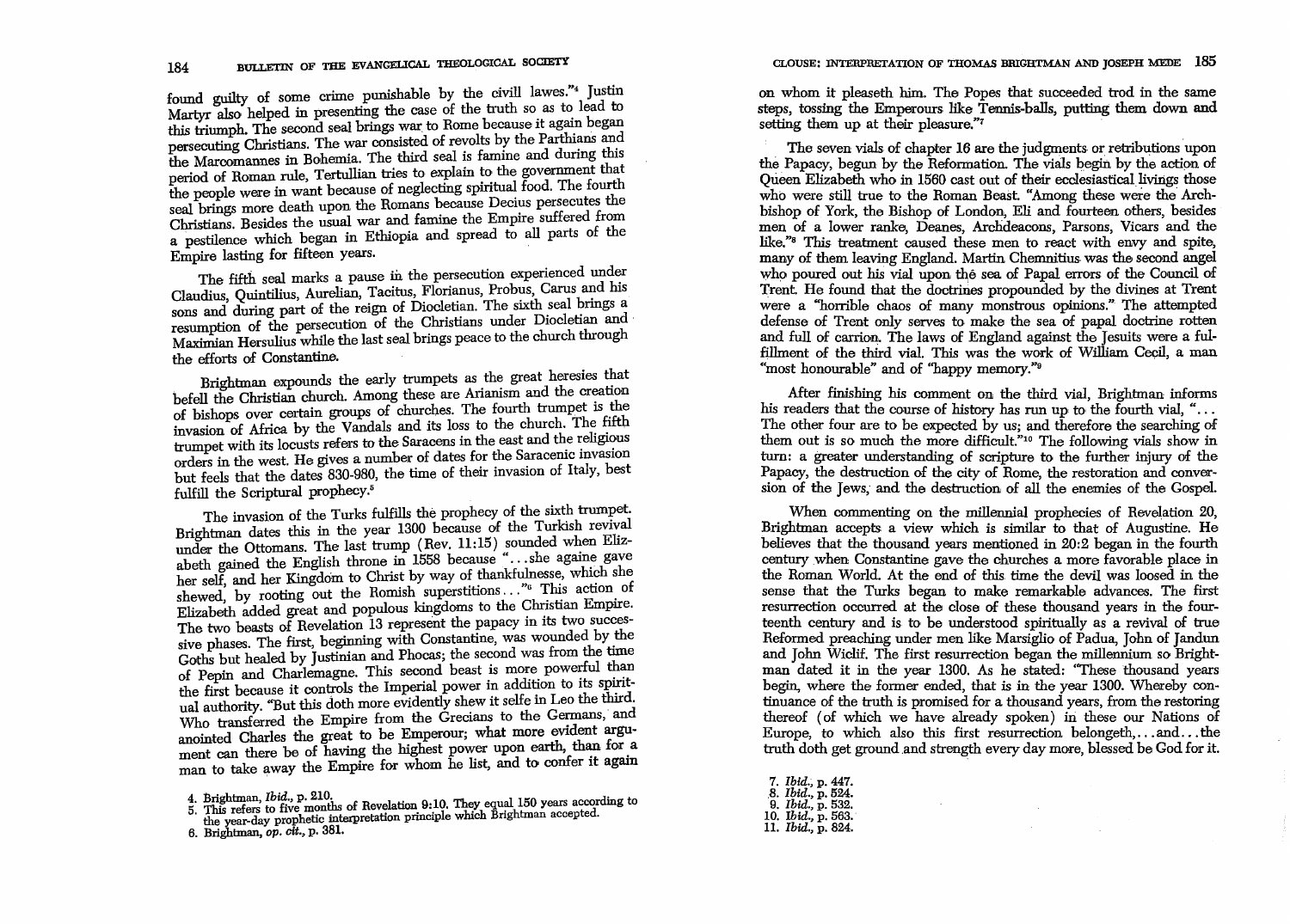We must also wait for some time longer, before our brethren of the Jews shall be converted to the faith. But ... they shall come in  $\ldots$ <sup>"11</sup> This conversion of the Jews is the second resurrection. After the year 2300 there is to be some sort of final trouble with those whose hearts have grown colder during the millennium and then the eternal state will be established. Brightman's commentary for all its erudition was destined to be eclipsed by the wprk of Joseph Mede, the second of the apocalyptic theorists with which I shall deal.

Mede (1586-1638), professor of Greek at Cambridge, was born in Essex and educated at Christ's' CoUege, Cambridge, from which he graduated M.A. (1610) and B.D. (1618). Mede was master of such was one of the greatest Biblical scholars the English Church has produced ... a man of catholic interests ... a philosopher ... an amateur botanist, a student of astronomical theories, and a pioneer orientalist."<sup>12</sup> Mede twice refused the provostship of Trinity College, Dublin, preferring to teach. His expository fame rests chiefly on his *Clavis Apocalypticae (The Key* of *the Rimelation).18* Mede considered that his great advance in the interpretation of the Apocalypse was his discovery of the synchronism of prophecies. He explains this principle this way: "By a Synchronisme of prophecies I mean, when the things therein designed, run along in the same time; as if thou shouldest call it an agreement :in time or age..."<sup>14</sup> This means that much of the prophetic teaching of the Book of Revelation applies to the same time period and describes different beings or events during this period. Mede believed that there are really three divisions to the Apocalypse. Each of these divisions is begun by a voice sounding forth as a trumpet from heaven to the Apostle John. The first of these, beginning in Rev. 1:10 is the message to the seven churches; the next which begins with Rev.  $4:1$  is the vision of the seals and the last division is that of the opened book beginning in 10:8. Mede does not explain the message to the churches but he does show the relationship of the rest of the events of the prophecy. The events recorded

12. Ernest Lee Tuveson, *Millennium and Utopia*. (Berkeley: University of California Press, 1949), p. 76. Tuveson has an interesting thesis in this book: "Anyone who compares the ideas of Hakewell with those of the ninetee ists—whether positivists, Hegelians, Marxists, or what not—will recognize at once that it was not the Renaissance conception of progress as a possibility that triumphed. The notion of history as a process generally moving upwards by a series of majestic stages, culminating inevitably in some great, transforming event which is to solve the dilemmas of society—that is the concept century apocalyptic theorists, not in the Renaissance cyclical historiographers."

- 13. This was first published in 1627 and later reprinted in 1632 and 1642. It was<br>translated into English by Richard More and published in 1643. It was<br>ranslated into English by Richard More and published in 1643.<br>The latt
	- LeRoy Edwin Froom, *op. cit.,* II, 542.
- 14. Joseph Mede, *The Key of the Revelation...* trans. Richard More. (London: Philemon Stephens, 1650), part 1, p. 1.

## CLOUSE:. INTEBPRETATlON OF THOMAS BRIGHTMAN AND JOSEPH MEDE 187

in the second division of the prophecy occur at the same time as those in the third. Each of these latter two divisions was divided into seven synchronisms, seven groups of events that happen at the same time. To determine the relationships between the various parts of the Apocalpyse. Mede believed that one should. depend on internal evidence apart from the interpretation of the meaning of the visions.<sup>15</sup>

The first synchronism that Mede established was that of "a noble quaternion of prophecies," remarkable because of their equal timing. These prophecies were: the three and a half times, or 1260 days, of the woman in the wilderness; the forty-two months of the domination of the beast; the forty-two months of the treading under foot of the court of the temple; and the 1260 days of the witnesses prophesying in sackcloth. Mede contended that not only are these times equal in length, but they begin at the same time and end together, and must therefore synchronize throughout their entire course. To illustrate further Mede's idea of synchronism, it might be useful to show how he thought these four events would occur at the same time. The Revelation describes a beast who gets dominion for forty-two months (13:5) and a woman who flees for safety to a wilderness for 1260 days (12:6). Using a thirty day month, as Mede did, these time periods are equal and they both seem to begin when the Red Dragon is cast from heaven to earth. Mede proves this by a tortuous exposition of Rev. 12:6, 14; 13:1,2. Since the time periods for these two events are equal in length and they begin at the same time they are said to synchronize; i.e., the Beast holds power while the woman hides in the wilderness. Thus, when the Beast's power collapses the woman may safely return from her hiding place and we may be sure that these two events will be simultaneous.

Furthennore, two witnesses testify against the activity of the beast. These witnesses are said to testify 1260 days (11:3) and their period of witnessing ends with their death and resurrection at the end of the sixth trumpet. Since the end of the dominion of the beast comes at the end of the sixth trumpet the activities of these individuals synchronize as to time. Rev. 11:2 predicts that the outer court of the temple shall be occupied by the gentiles for forty-two months. Mede, by an ingenious exposition of 11:18 demonstrates that the gentiles shall be judged and removed from the court at the sound of the sixth trumpet. Thus all of these things happen at the same time: the gentiles control of the outer court ceases, the dominion of the beast is crushed, the testimony of the witnesses stops and the woman in the wilderness is saved. Hence, according to Mede, this 1260 day period becomes the most important part of the prophecy of the Revelation. Mede then traced the remaining visions of the Apocalypse as they are related to these central visions, seeking to establish the connection of the entire series of visions-apart from the

<sup>15.</sup> For a thoughtful contemporary analysis which seems to use this same principle see Austin Farrer, A *Rebirth of Images, The Making of St. lohn's Apocalypse.* ( Westminster: Dacre Press, 1949.) .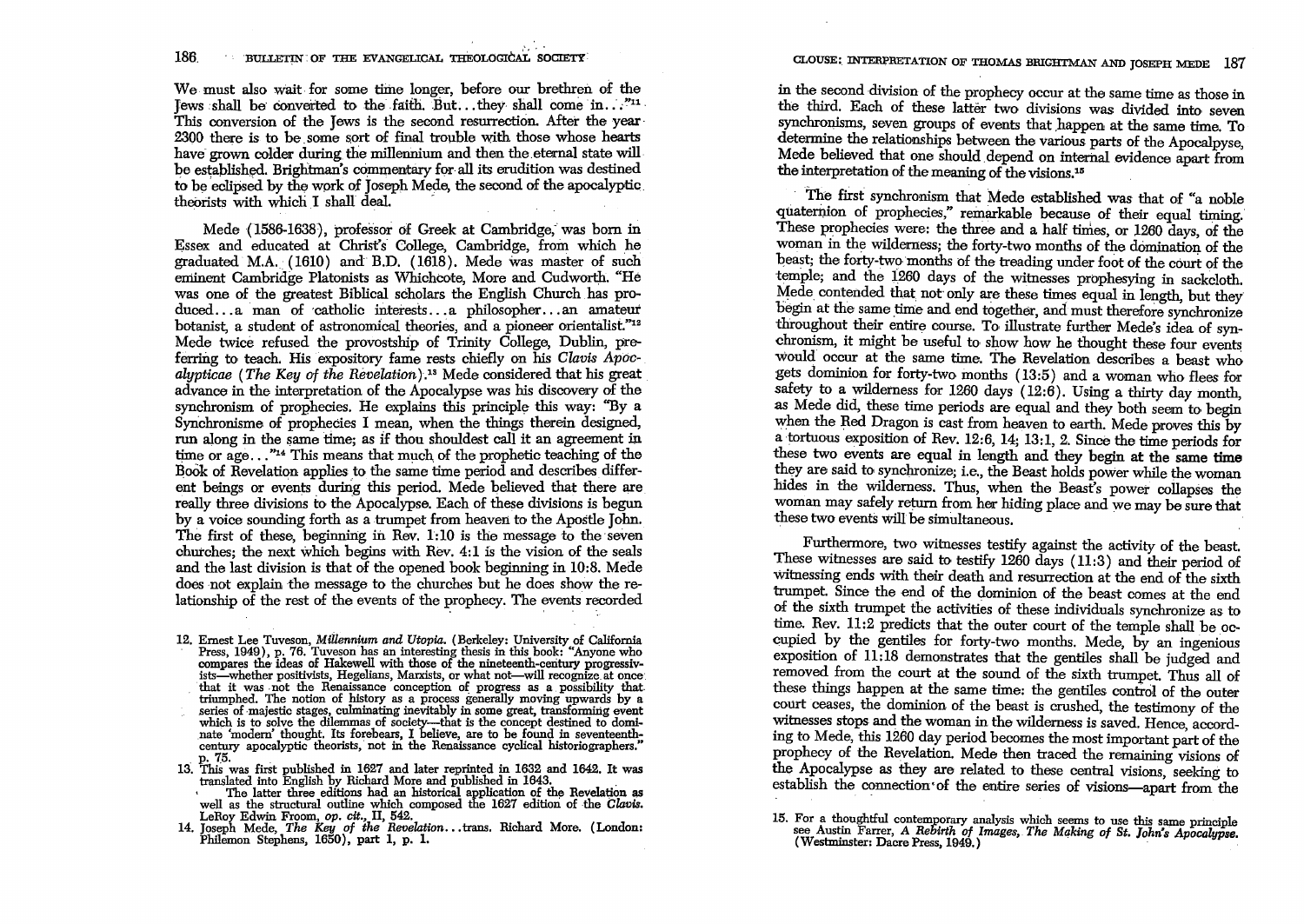question of interpretation. The other events of the Apocalypse, generally speaking, parallel the first six seals, or the first six trumpets, or the seventh trumpet. Mede has inserted a chart into his work which explains this idea of synchronism.16

Mede· then has an historical application that begins with the seals which he felt explained the destinies of the Roman  $\mathrm{Emoire}^{17}$  The first seal represented the beginning of the spread of the Gospel in the Roman world and extended until the death of the Apostle John.<sup>18</sup> The next seal pictures the period of time from Trajan to Commodus and illustrates the murders perpetrated by both Jews and Romans at this time. The third seal begins with the time of Septimius Severus and stands for the severity of justice administered in his reign. The fourth seal commences during the time of Maximinus, the Thracian, and represents death which came upon both rulers and people in abundance for the thirty-three year period beginning with the Thracian. The fifth seal refers to the persecution of the Christians by Aurelianus and Diocletian (268). The sixth seal begins in the year  $311$  and pictures the conversion of Constantine "... whereby suppose all the heathen gods shaken out of their heaven, the Bishops and priests degraded..."<sup>19</sup> Thus Mede limits the application of the six seals to pagan Rome.

The trumpets arise out of the seventh seal and Mede applies the first of these trumpets to the Barbarian invasion in A.D. 395. "For this very year Alaricus first brake in, out of Thracia, upon Macedonia with a hugh Army of Gothes and other Barbarians, sparing neither town nor men.<sup>320</sup> The dividing of Rome into ten kingdoms is represented by the second trumpet. These ten kingdoms were those of the Britains, Saxons, Frankes, Burgundrans, Visigoths, Swedes and Alanes, Vandales, Alemanes, Ostragoths and Grecians. The third trumpet predicts the extinction of the

- 
- 16. Mede, *op. cit.*, I, chart inserted between pp. 26-27 of Mede's work. 17. Both Mede and Brightman show considerable knowledge of Roman times and of periodization. The sources of this information are mentioned occasionally by both of them and include Matthias Flacius, et. al., *Ecclesiastica Historia...* both of them and include Matthias Flacius, et. al., *Ecclesiastica Historia*...<br>
(Magdeburg Centuries), (Basileae: Ioannem Oportium, 1562-1574). For an<br>
interesting account of this work see James Westfall Thompson, A Histo

Other sources that they use are Flavius Josephus, *History of the Jewish War*  and *Antiquities'* Josias Simler, *De Republica Helvetiorum;* and Johannes Zonaras, Still other writers that they mention are Emanuel Tremellius, Franciscus Junius, Moses Maimonides, John Sleiden and Gaspar Peucer. Mede obtains some of his scientific data from Isidore of Seville, and Brightman quotes one of the prophecies of Hildegard. Both writers show familiarity with Latin authors such as Virgil,<br>Ovid and Cicero, but they rely more heavily upon church fathers among which<br>are Jerome, Augustine, Tertullian, Irenaeus, and Chrysostom.<br>18. Th

- 
- 19. Mede, *op. cit.*, I, 54. This fall of the heathen gods and priests from their high position is supposed to agree with the astronomical details of the sixth seal.
- <sup>20.</sup> *20. Ibid., I, 85. The trumpets are found in Revelation, chapters 8, 9, and 11:15.*

western emperor in A.D. 476. The Ostrogothian wars with Byzantium caused the blast of the fourth trumpet and it consisted of the removal of the consulship of Rome. As Mede explains: "The sun of Rome shone, as long as she enjoyed the Consular dignity, and her reign over other cities and provinces. The Moon and Stars there gave light, as long as the ancient authority of the Senate and, other Magistrates there yet remained. But these being all taken away (which came to passe under this trumpet) what was there but darkness, and a total eclipse of the light, as well of the day, as of the night? to wit, which apperteined to her, to whom the third part of the light of heaven was due?"21

The fifth trumpet pours smoke and locusts out upon the earth. The smoke of the infernal pit, Mede explains, is Mohammedanism because it obscures Christian doctrine from the world. The locusts represent the Arabians or Saracens who spread the Islamic teaching especially in the years 830-980. The Turks are called upon the world by the sixth trumpet and this occurred about the year 1300. The vast hosts of their armies are described and also their munitions are predicted.22 The seventh trumpet will be explained a little later in our discussion.

Mede describes some of the events occurring at the same time as these trumpets. One of the most interesting passages that he deals with is Revelation 13 which tells the story of two beasts. One of these beasts has ten horns and the other is a lamblike beast with two horns. These continue in power 1260 days which Mede interprets as 1260 years through the use of the principal that a day in prophecy equals a year. Both of these beasts represent Papal Rome with the ten horned beast representing the papal secular power and the two horned beast the religious power. The secular papal power has ten horns because it represents the ten kingdoms into which Rome was divided by the barbarian hosts.

At the same time the sixth trumpet is being sounded, six vials of judgment are poured out upon the antichristian world.<sup>23</sup> The first vial was fulfilled when the Waldenses, Albigensians, Wicklifites and Hussites began to identify the Pope with Antichrist, and Rome with Apocalyptic Babylon. The next vial, which turns the sea into the blood of a dead man, refers to the action of Luther in destroying the authority of the church over large areas of Europe. The third vial turns the rivers into blood. This was fulfilled when the representatives of Rome were killed by reforming princes as the Romanists had killed others. These three vials had been poured out by Mede's time but there were still four vials remaining to be emptied upon Papal Rome. These would destroy the

*21. Ibid.,* I, 97 f.

- 22. Hev. 9:16 says, "And the number of the army of the horsemen were two hundred thousand thousand: and I heard the number of them." This suggests the vastness of their armies and  $9:18$  speaks of their munitions under th of their armies and 9:18 speaks of their munitions under the figures fire, smoke and brimstone.
- 23. These vials are found in Revelation 16. They are said to be poured upon the earth. Mede explains the term earth for us: "The Earth in the Antichristian universe doth signifie the people, or the common sort of Christians, the footstool (the more the shame) of Antichrist; upon which as the basis that vast structure of Papall Heirarchie being built, like the Tower of Babel-reacheth to the very skies." Mede, *op cit.,* II, 114.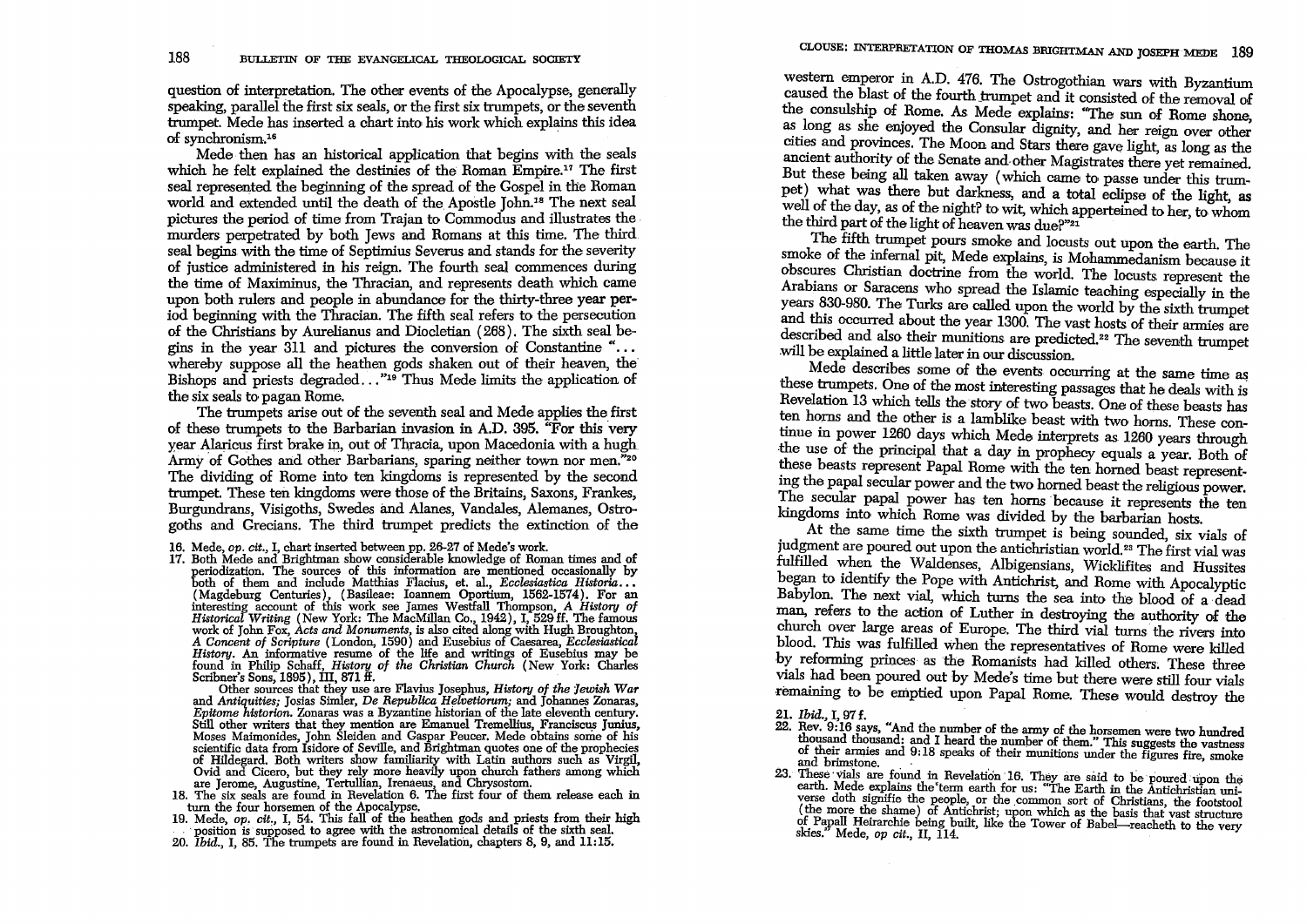House of Austria, the city of Rome, send the Jews to attack the Papacy BOLLETIN OF THE EVANGELICAL THEOLOGICAL SOCIETY<br>House of Austria, the city of Rome, send the Jews to attack the Pa<br>and prepare the nations for the Battle of Armageddon.<br>'... At the Battle of Armageddon the seventh trumpet

 $\overline{a}$ . At the Battle of Armageddon the seventh trumpet begins. This battle destroys the Papacy and all other enemies of the church and prepares the earth for the thousand year reign of Christ through His saints. A literal resurrection of the dead martyrs accompanies the setting up of this kingdom. Mede summarizes his view of the kingdom for us with these House of Austria, the city of Kome, send the Jews to attack the Papacy<br>and prepare the nations for the Battle of Armageddon.<br>At the Battle of Armageddon the seventh trumpet begins. This bat-<br>tle destroys the Papacy and all

The seventh Trumpet, with the whole space of 1000 years thereto appertaining, signifying the great Day of Judgment, circumscribed within two resurrections, beginning at the judgment of Antichrist, as the morning of that day, and continuing during the space of 1000 years granted to new Jerusalem, (the Spouse of Christ) upon this Earth, till the universal resurrection and judgment of all the dead, when the wicked shall be cast into Hell to be tormented for ever, and the Saints translated mto Heaven, to live with Christ for ever.<sup>24</sup>

As we close our study perhaps it would be of value to compare the views of our Apocalyptic commentators. They differ slightly in the precise instances recorded in the seals but it is noteworthy that they both place them during or prior to the time of Constantine. Mede, because of his synchronistic scheme, makes the seventh seal open into the seven trumpets. The first three trumpets are applied by Brightman to heresy, while Mede applies them to the Barbarian invasion of Rome. Two of the final trumpets, six and seven, are accepted by both interpreters as predicting the Saracens and the Turks. They'both emphasize the fact that the Saracens reached a height of power for one hundred and fifty years, from 830-980 and that the Turks came into prominence in the year 1300. Each of them accepts the year-day principle for the interpretation of the numerology of the Revelation. .

The beasts of Revelation 13 are applied to the Papacy in both commentaries, although Mede makes a clearer distinction between the political and ecclesiastical foundation of papal power in his explanation. Three vials, they agreed, had already been poured out by their day, and four remaining ones included the destruction of Rome, the conversion and restoration of the Jews, and the defeat of the enemies of the Gospel.

The most radically different point of their interpretations seems to be. the millennium and the events that cluster around it. Brightman spiritualized both the first and the second resurrections of Revelation 20 while Mede took them to be literal. Again, according to Brightman, the thousand year reign of Christ had already begun while to Mede it was still in the future. Thus Mede marks a more radical break with sixteenth century millenarian writers and helps to make the millennum a more important aspect of seventeenth century, thought. Mede's work became very popular in England and he can be credited with the revival of premillennial studies in the English speaking world. Other expositors were to alter his approach but he reestablished and popularized the study of the literal kingdom of God in modem thought.

## Bibliography

Anderson, William. *An Apology for Millennial Doctrine in the* Form *in Which it was Entertained by the Primitive Church. Philadelphia:*  $\overline{C}$ . Philadelphia:

Bethiine<sup>l</sup> Baker, James Franklin. An Introduction to the Early History of *Christian Doctrine.* London: Methuen & Co., 1923. .

Bickersteth, Edward. A *List of the Principle Books on the Subject of Prophecy.* Philadelphia: Orrin Rogers, 1841.

Brightman, Thomas. *The Workers of That Famous, Reverend and* 

Bibliography<br> *Learned Mr. An Apology for Millennial Doctrine in the Form in*<br> *Which it was Entertained by the Primitive Church. Philadelphia:*<br> **Christian Doctrine.** London: Methuro & Co., 1923.<br> *Christian Doctrine.* Lo Brook, Benjamin. *The Lives of the Puritans.* London: James Black, 1813. ~rooks, Joshua William. *Elements of Prophetical Interpretation.* Philadel- Learned Divine, Mr. Tho. Brightman... London: Samuel Cartwright, 1644.<br>1644.<br>Brook, Benjamin. The Lives of the Puritans. London: Samuel Cartwright,<br>Brooks, Joshua William. Elements of Prophetical Interpretation. Philadel-<br>

Broughton, Hugh. *A Concent of Scripture.* London: 1590.

- Brown, LOuise F. *The Political Activities of the Baptists and Fifth Mon* archy Men in England During the Interregnum. Washington: American Historical Association, 1912.
	-

Uase, Shirley Jackson. *The Millennial Hope*. Chicago: The University of Chicago Press, 1918.

Cassirer, Ernst. *The Platonic Renaissance in England*. trans. James P. Pettegrove. Austin: University of Texas, 1953.

Cohen, Alfred. "The Kingdom of God in Puritan Thought: A Study of the English Puritan Quest for the Fifth Monarchy." Unpublished Ph.D. thesis, Indiana University, 1961. .

Cohn, Norman. *The Pursuit of the Millennium*. London: Mercury Books, 1962.

- Colie, Rosalie L. *Light and Enlightenment: A Study of the Cambridge Platonists and the Dutch Arminians.* Cambridge: Cambridge University Press, 1957.
- Cooper, Charles Henry and Cooper, Thompson. *Athenae Cantabrigiensis.* Cambridge: The Macmillan Co., 1861.
- Cox, John. *A Millenarian's Answer of the Hope that is in Him; or, a brief Statement and Defence of the Doctrine of Christ's Pre-Millennial* Advent and Personal Reign on Earth. Philadelphia: Orrin Rogers,
- Crawford, John Oliver. "The Impact of Puritanism on Education." Unpublished Ph.D. thesis, University of Colorado, 1956.
- Dawson, Christopher, et. al. *Saint Augustine*. New York: Meridian Books, Inc., 1957.

Drysdale, Albert. *History of the Presbyterians in England: Their Rise, Decline and Revival.* London: Publication Committee of the Presby-terian Church of England, 1889.